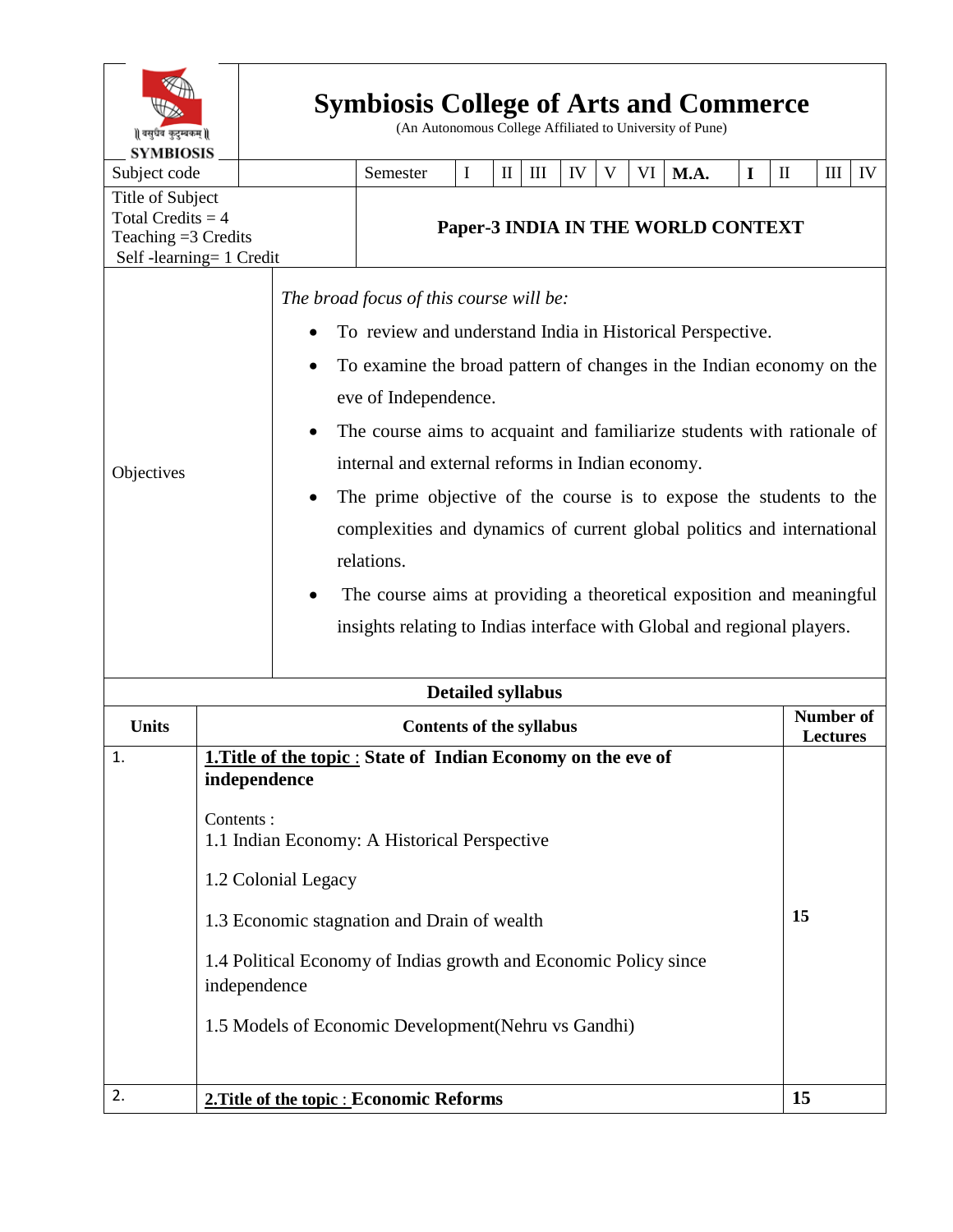|    | Contents:<br>2.1 The Background: International Factors and Domestic circumstances<br>2.2 The Macroeconomic Crisis                                                                          |    |
|----|--------------------------------------------------------------------------------------------------------------------------------------------------------------------------------------------|----|
|    | 2.3 Rationale for the Reforms                                                                                                                                                              |    |
|    | 2.4 Macroeconomic and Structural Reforms                                                                                                                                                   |    |
|    | 2.5 An Appraisal of Economic Reforms                                                                                                                                                       |    |
|    | 2.6 Economic Reforms and Jobless Growth in India in 1990s                                                                                                                                  |    |
|    |                                                                                                                                                                                            |    |
| 3. | 3. Title of the topic : India and the Global Economy                                                                                                                                       |    |
|    | Contents:<br>3.1 Locating India in the new global Economy                                                                                                                                  |    |
|    | 3.2 Engaging the world                                                                                                                                                                     | 15 |
|    | 3.3 Globalisation debate and India                                                                                                                                                         |    |
|    | 3.4 India at the WTO: From Uruguay to Doha and Beyond                                                                                                                                      |    |
|    | 3.5 WTO and its impact on the different sectors of the economy                                                                                                                             |    |
|    | 4. Title of the topic: India and the World                                                                                                                                                 |    |
|    | Contents:<br>4.1 India's Contribution to the Non-Alignment Movement: Different phases<br>and current role                                                                                  |    |
|    | 4.2India and South Asia:                                                                                                                                                                   |    |
| 4. | a.Regional Co-operation: SAARC – past performance and future<br>prospects<br>b. South Asia as a Free Trade Area<br>c.India's "Look East" policy<br>d. Impediments to regional co-operation | 15 |
|    | 4.3 India and the Global South: Relations with Africa and Latin America,<br>leadership role in the demand for NIEO and WTO negotiations                                                    |    |
|    | 4.4 India and the Global Centres of Power: USA, EU, Japan, China and<br>Russia.                                                                                                            |    |
|    |                                                                                                                                                                                            |    |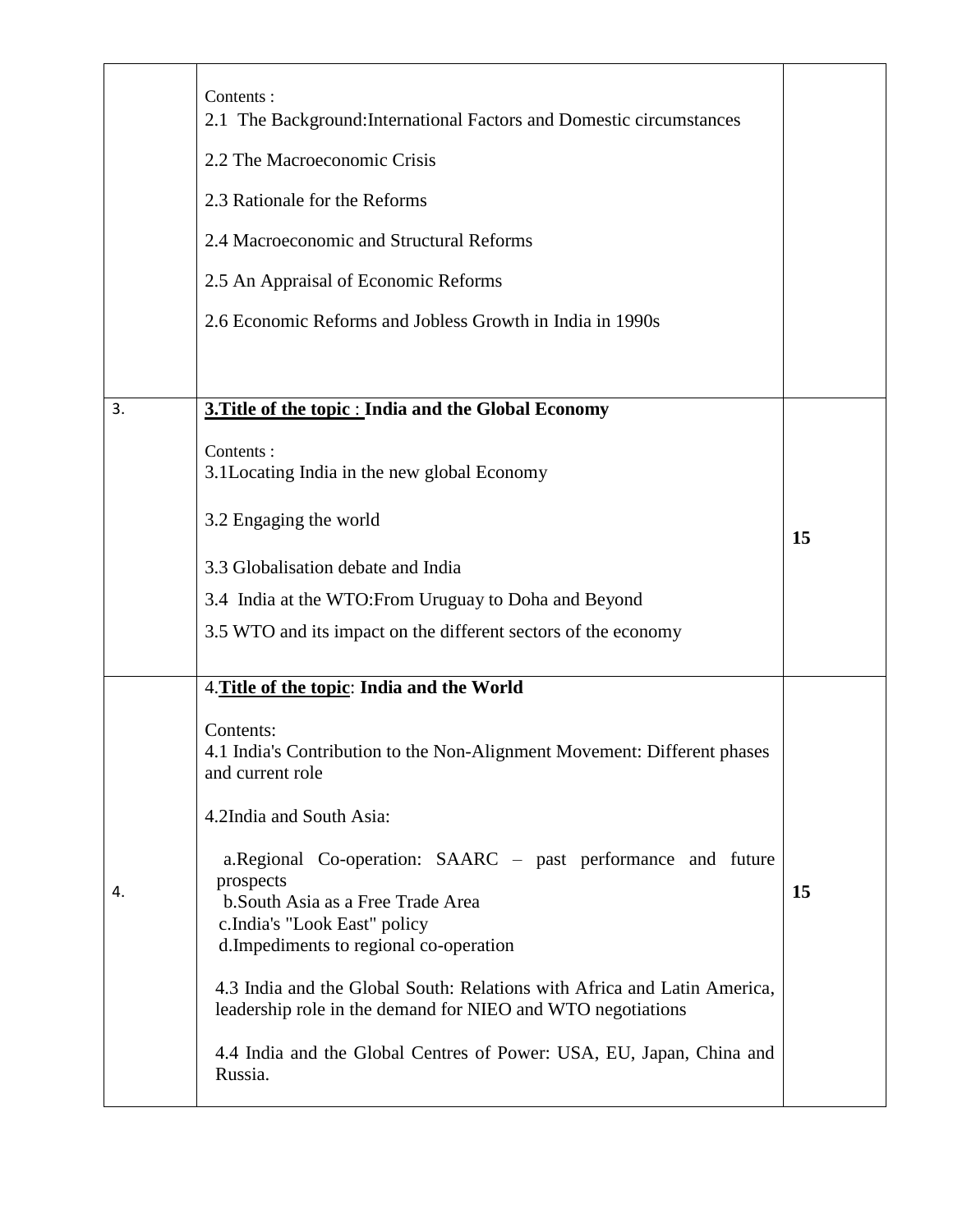| <b>Total Number of Lectures</b>                                                                                                                                                                                                                                                                                                                                                                                                     | 60 |  |  |  |  |  |  |
|-------------------------------------------------------------------------------------------------------------------------------------------------------------------------------------------------------------------------------------------------------------------------------------------------------------------------------------------------------------------------------------------------------------------------------------|----|--|--|--|--|--|--|
| <b>Suggested Reference Books</b>                                                                                                                                                                                                                                                                                                                                                                                                    |    |  |  |  |  |  |  |
| Ahulwalia I.J. and I.M.D. Little : India's Economic Reforms and Development, Oxford University<br>Press, (1999).<br>$\bullet$<br>Bardhan P.K.: The Political Economy of Development in India, Oxford University Press, (1999).<br>$\bullet$<br>BimalJalan: Indian Economy - Problems and Prospects<br>$\bullet$<br>BimalJalan : India's Economic Policy - Preparing for twenty first century, Vikas Publishers (1996).<br>$\bullet$ |    |  |  |  |  |  |  |
| Brahmananda P.R. and V.R. Panchamukhi: Development Experience in the Indian Economy: Inter-<br>$\bullet$<br>State Perspectives (2001).<br>$\bullet$<br>Chakravarthy S.: Development Planning: The Indian Experience, Oxford University Press, (1987).<br>$\bullet$                                                                                                                                                                  |    |  |  |  |  |  |  |
| DadabhaiNaoroji: Poverty and Un British rule in India.<br>$\bullet$<br>Dantawala M.L.: Dilemnas of Growth: The Indian Experience, SAGE Publications (1996).<br>$\bullet$<br>Dutt R. & Sunderam, K.P.M: Indian Economy, S. Chand & Co.<br>$\bullet$<br>Mishra &Puri : Indian Economy, Himalaya Publishing Company,.<br>$\bullet$                                                                                                     |    |  |  |  |  |  |  |
| Sandesara J.C.: Industrial Policy and Planning 1947-1991: Tendencies, Interpretations and issues<br>$\bullet$<br>SAGE (1992).<br>$\bullet$<br>Kapila, U. (ed.), <i>Indian Economy since Independence</i> , Academic Foundation, 2011-12,22 <sup>nd</sup> edition<br>$\bullet$<br>Jalan, B. (ed.), The Indian Economy: Problems and Prospects, Penguin Books, 1992<br>$\bullet$                                                      |    |  |  |  |  |  |  |
| Rangarajan, C., Select Essays on Indian Economy, Vol.1&2, Academic Foundation,<br>$\bullet$<br>2004<br>Krueger A. (ed.), Economic Policy Reforms and the Indian Economy, Oxford<br>$\bullet$                                                                                                                                                                                                                                        |    |  |  |  |  |  |  |
| University Press, 2003<br>Sinha Kumar Ajit:India Towards economic Super power: A jOurney of Economic Reforms, Deep and<br>$\bullet$<br>Deep Publication Pvt Ltd, 2005.                                                                                                                                                                                                                                                              |    |  |  |  |  |  |  |
| Mungekar, Nachane, Rao(2001) Indian Economy in the new milliennium, Himalaya Publishing House<br>$\bullet$<br>Ghate Chetan(ed.)The oxford Handbook of the Indian Economy, 2012<br>$\bullet$<br>Rajan.R, Fault lines, How hidden fractures still Threaten the world Economy, 2011<br>$\bullet$                                                                                                                                       |    |  |  |  |  |  |  |
|                                                                                                                                                                                                                                                                                                                                                                                                                                     |    |  |  |  |  |  |  |
| <b>Suggested Journals</b>                                                                                                                                                                                                                                                                                                                                                                                                           |    |  |  |  |  |  |  |
| Economic & Political Weekly                                                                                                                                                                                                                                                                                                                                                                                                         |    |  |  |  |  |  |  |
| Foreign Trade Review                                                                                                                                                                                                                                                                                                                                                                                                                |    |  |  |  |  |  |  |
| <b>Global Business Review</b>                                                                                                                                                                                                                                                                                                                                                                                                       |    |  |  |  |  |  |  |
| <b>IMF Economic Review Quarterly</b>                                                                                                                                                                                                                                                                                                                                                                                                |    |  |  |  |  |  |  |
| Indian Economic Journal                                                                                                                                                                                                                                                                                                                                                                                                             |    |  |  |  |  |  |  |
| <b>Indian Economic Review</b>                                                                                                                                                                                                                                                                                                                                                                                                       |    |  |  |  |  |  |  |
| <b>Indian Economic Review</b>                                                                                                                                                                                                                                                                                                                                                                                                       |    |  |  |  |  |  |  |
| <b>International Studies</b>                                                                                                                                                                                                                                                                                                                                                                                                        |    |  |  |  |  |  |  |
| Journal of Indian School of Political Economy                                                                                                                                                                                                                                                                                                                                                                                       |    |  |  |  |  |  |  |
| South Asian Economic Journal                                                                                                                                                                                                                                                                                                                                                                                                        |    |  |  |  |  |  |  |
| World Development Quarterly                                                                                                                                                                                                                                                                                                                                                                                                         |    |  |  |  |  |  |  |
| World Economy                                                                                                                                                                                                                                                                                                                                                                                                                       |    |  |  |  |  |  |  |
| <b>World Bank Research Observer</b>                                                                                                                                                                                                                                                                                                                                                                                                 |    |  |  |  |  |  |  |
| The Economist                                                                                                                                                                                                                                                                                                                                                                                                                       |    |  |  |  |  |  |  |
| <b>World Development Reports</b>                                                                                                                                                                                                                                                                                                                                                                                                    |    |  |  |  |  |  |  |
| Web sites:                                                                                                                                                                                                                                                                                                                                                                                                                          |    |  |  |  |  |  |  |